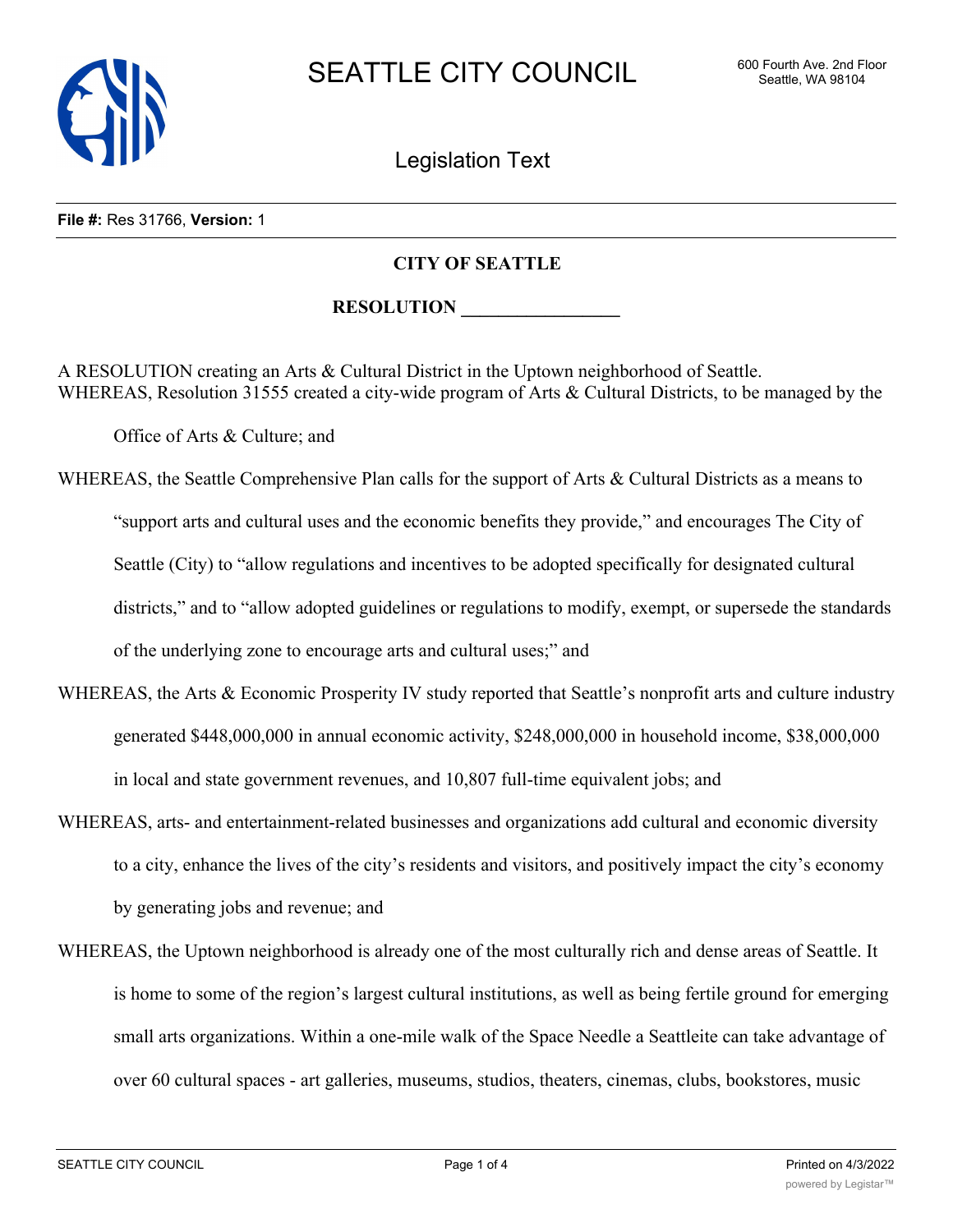venues, and art, music, and culturally-oriented community events; and

- WHEREAS, the City wishes to recognize and protect its arts-rich areas from the displacement that the twin successes of growth and new development often bring; and
- WHEREAS Uptown has been home to some of the region's best-respected arts and cultural organizations, including Art/Not Terminal, the Seattle Children's Museum, the Pacific Science Center, On the Boards, Seattle Opera, Pacific Northwest Ballet, SIFF Cinemas, INCA (Institute for New Connotative Action), G. Gibson Gallery, The Crane Gallery, Keys on Main, Mercer Street Books, KEXP, the Seattle Repertory Theatre, ACT Theatre, Bumbershoot, Seattle Immersive Theatre, the Intiman Theatre, the Seattle Children's Theatre, Vera Project, Pottery Northwest, Seattle Shakespeare Company, Teen Tix, Folklife Festival, Festál, Cornish College of the Arts, SIS Productions, KING-FM, ArtsFund, Theatre Puget Sound, KCTS 9, the Museum of Pop Culture, the Chihuly Garden and Glass, The Group Theatre, Book-It Repertory Theatre, Seattle Shakespeare Company, Arthur Murray Dance Studio, and more; and
- WHEREAS, the individuals working for and with the cultural institutions in Uptown have been largely priced out of the neighborhood, the neighborhood believes, and the City concurs, that a program supporting equitable and affordable development can preserve a sense of place and lessen the displacement that new development often brings;
- WHEREAS, a group of stakeholders has self-organized and requested formal recognition as an Arts & Cultural District, organized around four guiding missions:
	- A cultural integration across the geography of Uptown from Seattle Center to the Heart of Uptown and beyond;
	- A commitment to racial and social equity;
	- The activation of cross-cultural and interdisciplinary collaboration;
	- The development and measurement of Uptown's creative economy;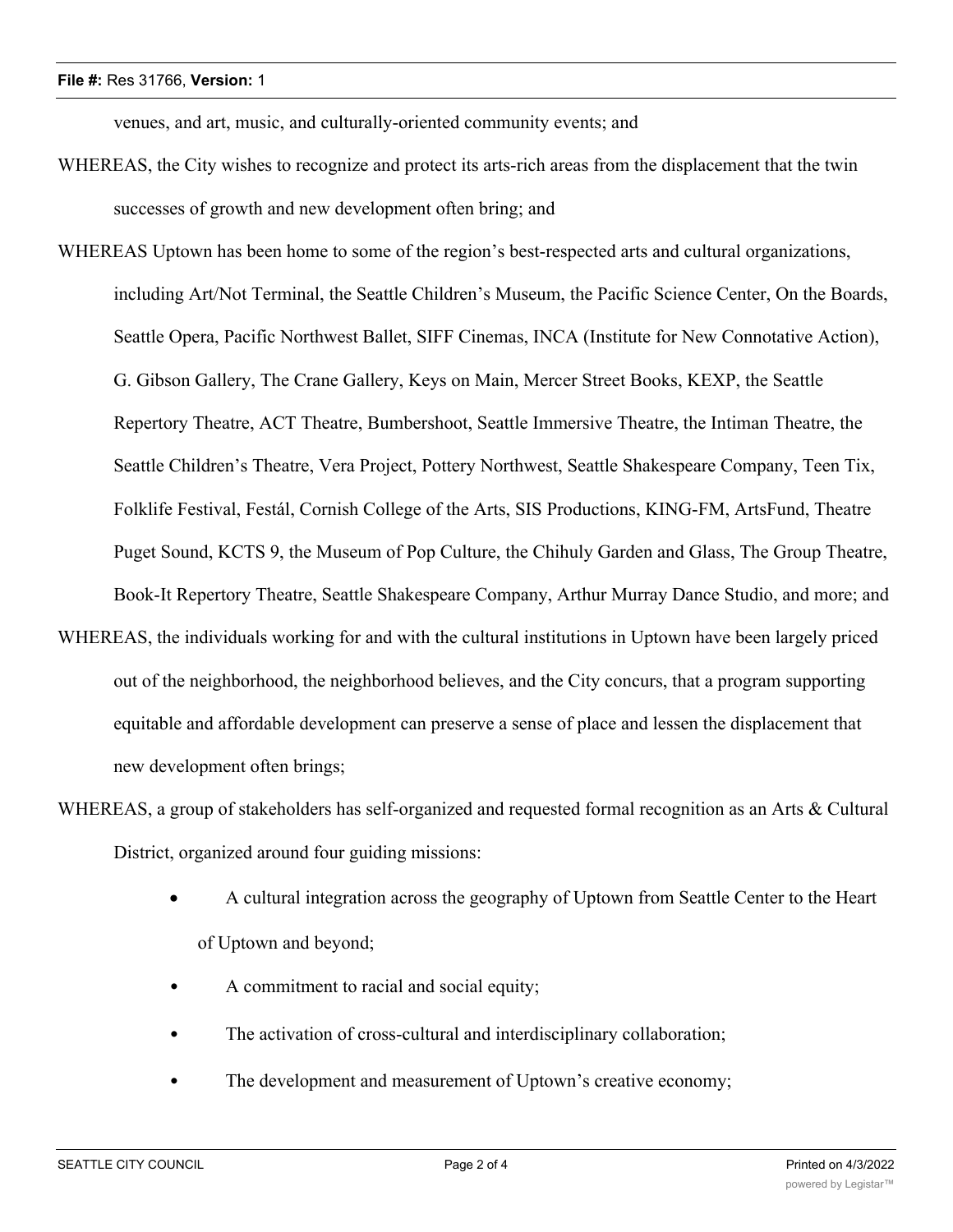## NOW THEREFORE,

## **BE IT RESOLVED BY THE CITY COUNCIL OF THE CITY OF SEATTLE, THE MAYOR CONCURRING, THAT:**

Section 1. The City of Seattle establishes an Arts & Cultural District in the Uptown neighborhood of Seattle, to be known as the Uptown Arts & Cultural District.

Section 2. The City of Seattle directs appropriate members of the City's departmental staff to actively support and work with staff in the Office of Arts & Culture to develop and maintain the District, and to support the health and vitality of the artists, creative businesses, and artists residing in the District.

Section 3. The City of Seattle encourages all residents of Uptown, and especially those who own property or businesses within the District, to support, promote, and help maintain artists, arts organizations, and arts events in Uptown.

Adopted by the City Council the \_\_\_\_ day of \_\_\_\_\_\_\_\_\_\_\_\_\_\_\_\_\_\_, 2017, and signed by me in open session in authentication of its adoption this day of \_\_\_\_\_\_\_\_\_\_\_\_\_\_\_\_\_\_\_\_\_\_, 2017.

President of the City Council

The Mayor concurred the day of 3017.

Tim Burgess, Mayor

Filed by me this \_\_\_\_ day of \_\_\_\_\_\_\_\_\_\_\_\_\_\_\_\_\_\_\_\_\_\_, 2017.